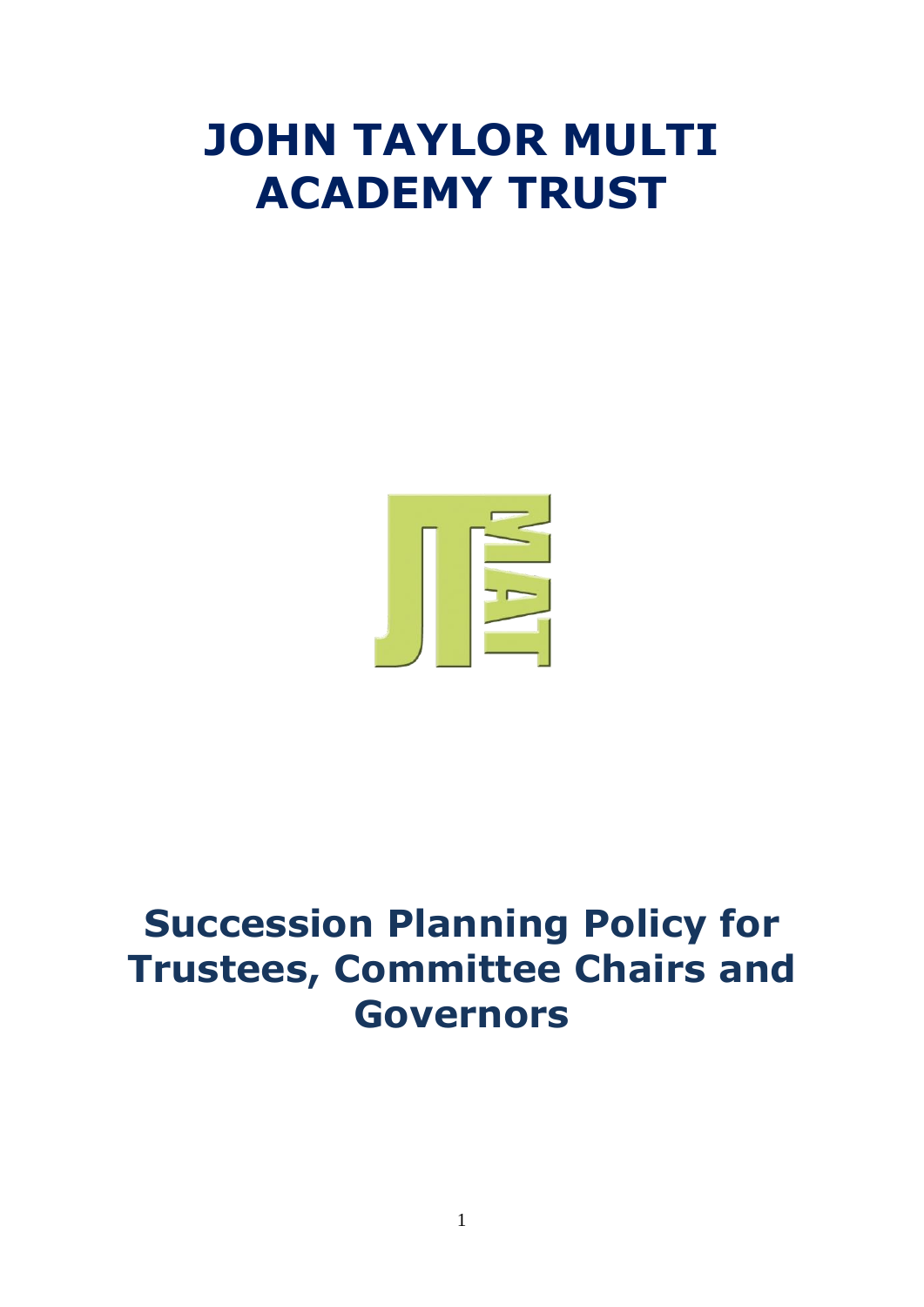## **Introduction**

It is the aim of the Trust to ensure that changes in governance are as 'seamless' as possible. The period of time a position remains vacant should be kept to a minimum.

This aim is underpinned by 4 core objectives:

- The need to secure the right mix of skills and perspectives amongst Governors and Trustees.
- The requirement for Governors and Trustees to continuously develop their skills.
- To ensure a high level of commitment amongst the non-executive team.
- For the Trust and its schools to be governed by teams of people who work well together.

John Taylor MAT is fully committed to an open and transparent recruitment process designed to ensure that the board is composed of people who are committed to the values and purpose of the organisation, bring with them the skills and competencies required, and who reflect the diversity of the communities served by schools.

#### **Members**

Members of the Academy Trust comprise the signatories to the Memorandum and any person appointed by the members by passing a special written resolution. There is no time limit for any member although membership would terminate immediately if the member became ineligible under Article 15. In addition, membership, may be terminated if other members agree by passing a written special resolution to remove or the member resigns provided that the minimum number of members shall not be less than three.

#### **Trustees**

Planned succession is essential to ensure the right mix of skills and perspectives around the board table so that the Board is a team of people who work well together. The term of office for a Trustee shall be four years save that this time limit shall not apply to any post that is held ex-officio. Subject to remaining eligible to be a particular type of trustee, any trustee may be re-appointed or re-elected. Removal of director may take place in line with Article 66 or through disqualification Article 68-80. Trustees wishing to retire shall do so at the AGM and should be mindful of article 65 which states that resignation can only be accepted if at least 3 other directors remain in office when the resignation takes effect. It is desirable if Trustees wishing to resign give 3 months' notice of their intention wherever possible. Resignation should be tendered in writing to the Company Secretary.

Prior to appointment of a trustee to a vacancy, the skills audit will be revisited and updated. The skills matrix should be used to determine the skills, knowledge and diversity needed to complement the board and maintain its effectiveness and diversity.

Prior to selection of a trustee the board will consider the proposed appointees and delegate the interview process to the chair and a panel of trustees. This panel will interview the potential members and make a recommendation to the Trust Board. Trustees shall be appointed at the AGM by an ordinary resolution by members.

Parent Trustees shall be elected and the Trustee Board shall make all necessary arrangements for this process.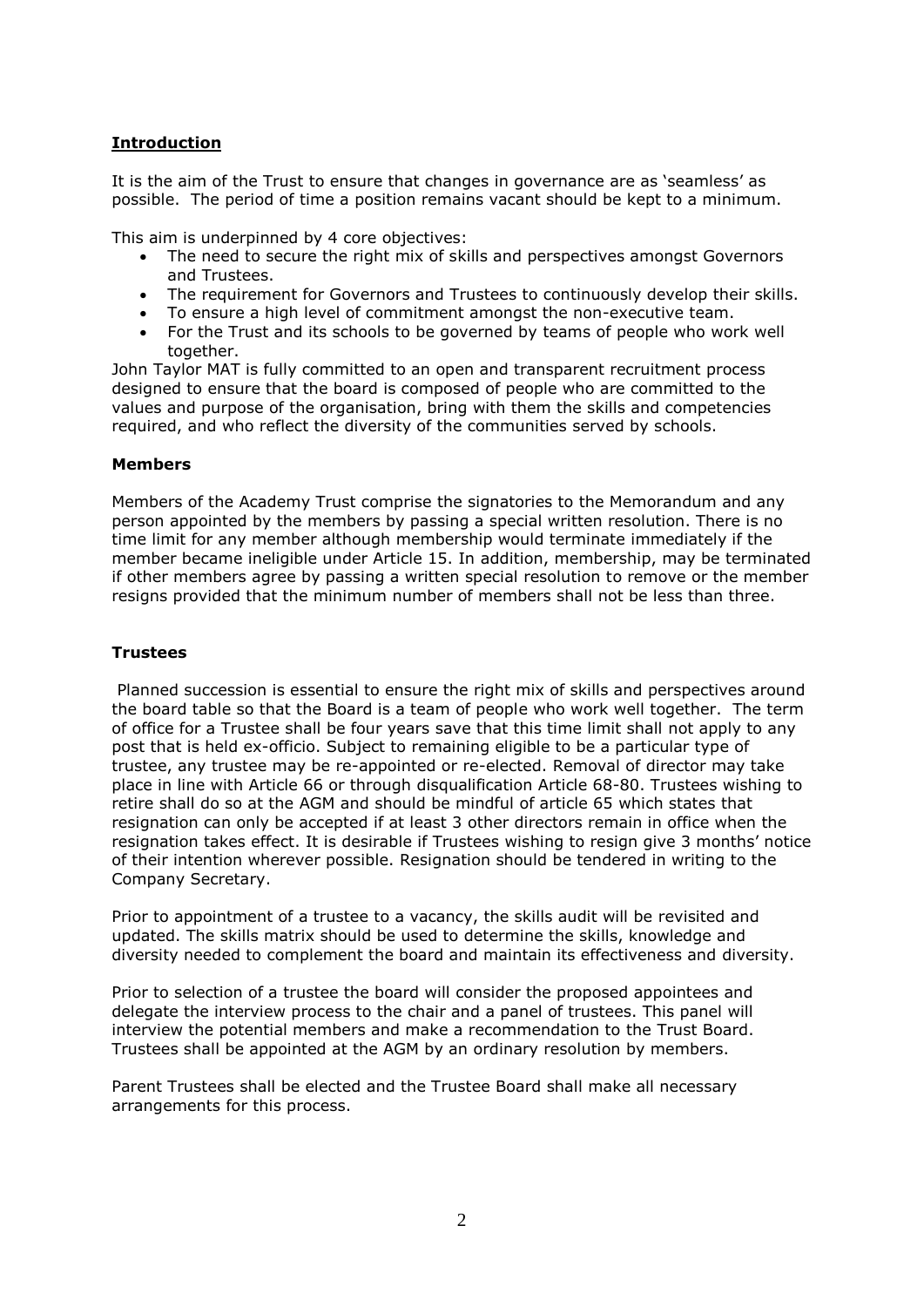### **Aspiring Trustees**

All Governors within MAT Schools are invited to participate in appropriate training which will prepare them for appointment as Trustees. This is regarded by the MAT Board as an indication of their willingness to serve on the Board and any relevant committees at MAT level. Trustees are then selected by an open and transparent selection process as described above.

#### **Local Governing Body Governors**

Local Governing Body members shall be selected or elected in line with the process described for the appointment of Trustees with the Local Governing Body making all the necessary arrangements. As the Local Governing Body is a sub-committee of the MAT the Local Governing Body should source and recommend a member but the MAT Board will need to approve the appointment.

#### **The Chair of the MAT Board**

In line with the rule the Trust must have a Chair, and has also chosen to have a Vice Chair. The Trust, appoint the Chair at the first meeting of the MAT Board each academic year.

The Chair may resign at any time (without necessarily resigning as a Trustee). It is desirable that a notice period of 3 months is given wherever possible.

#### **Appointment of Chair**

An indication of whether the Chair wishes to re stand or resign will be required to be given at the previous meeting. Following resignation of the Chair, the successor is selected using an open and transparent selection process.

#### **Election Process for Chair of MAT Board**

The procedure below will apply any time there is a vacancy for Chair and annually at the beginning of the autumn term. Under the Regulations, it is for the Board to determine the Chair's terms of office unless the Chairman or Vice Chairman become ineligible for the position in line with Articles 84-92.

Governors who are employed to work at the school, (either under a contract of employment or a contract of services) are not eligible to stand for election for the position of Chairman.

The MAT Board needs to decide on the process at the outset of their first meeting of the autumn term. It may just be a case of confirming the current arrangements but it is an opportunity to change if the Board wishes to do so. Therefore the Board must agree how they want to elect the Chair and *for how long*, as a first time on the agenda before actually electing them.

The Clerk must act as Chair during the election of the Chair (but does not have a casting vote) and must ensure that the meeting is quorate to carry out the election process (see guidance below). The Clerk should remind Trustees of the criteria for eligibility. Those standing for election should withdraw from the meeting when a vote is taken. In case there is more than one nomination for each role, the Clerk should organise a secret ballot.